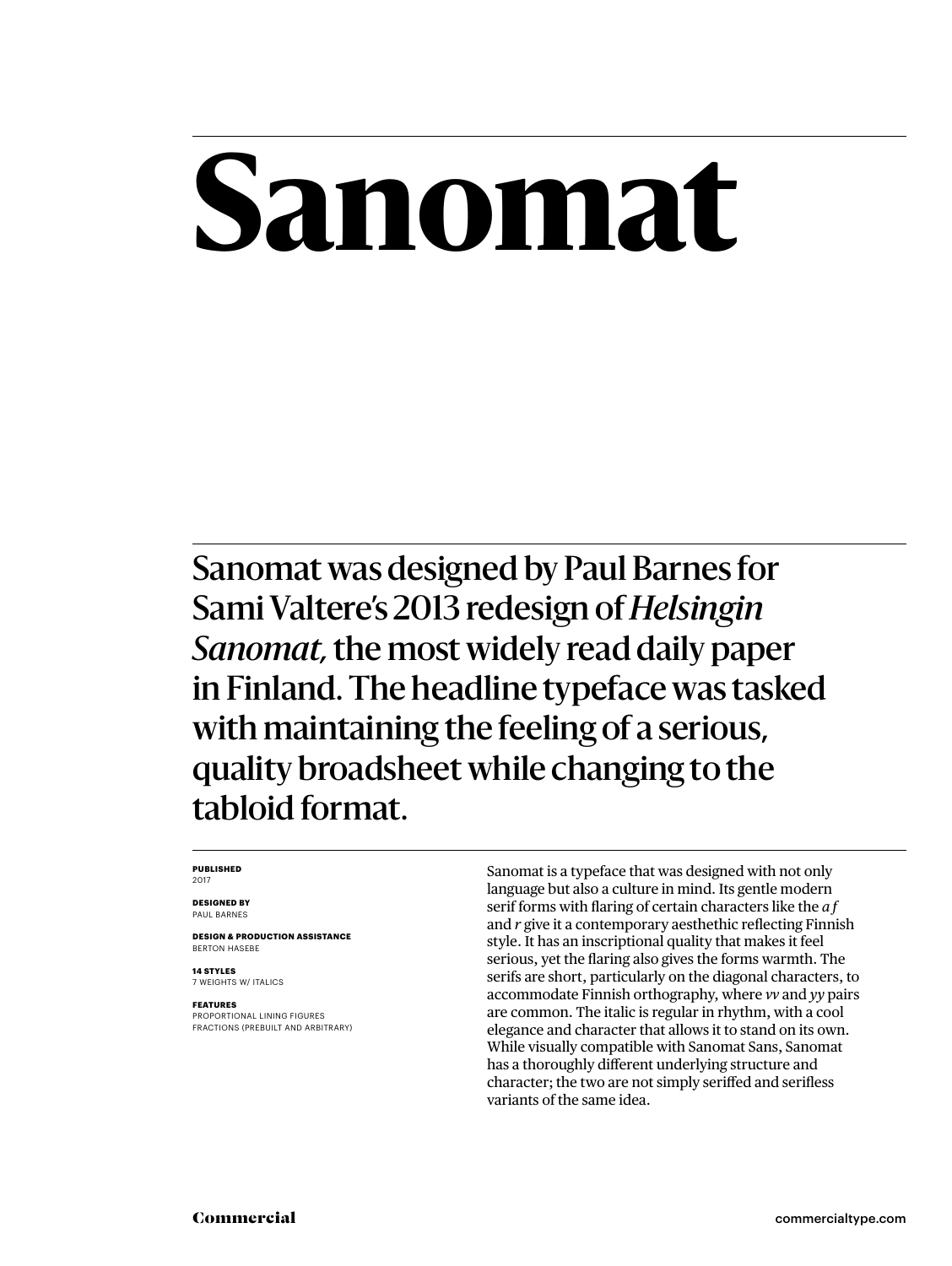Sanomat Light *Sanomat Light Italic* Sanomat Regular *Sanomat Regular Italic* Sanomat Medium *Sanomat Medium Italic* **Sanomat Semibold** *Sanomat Semibold Italic* **Sanomat Bold** *Sanomat Bold Italic* **Sanomat Extrabold** *Sanomat Extrabold Italic* Sanomat Black *Sanomat Black Italic*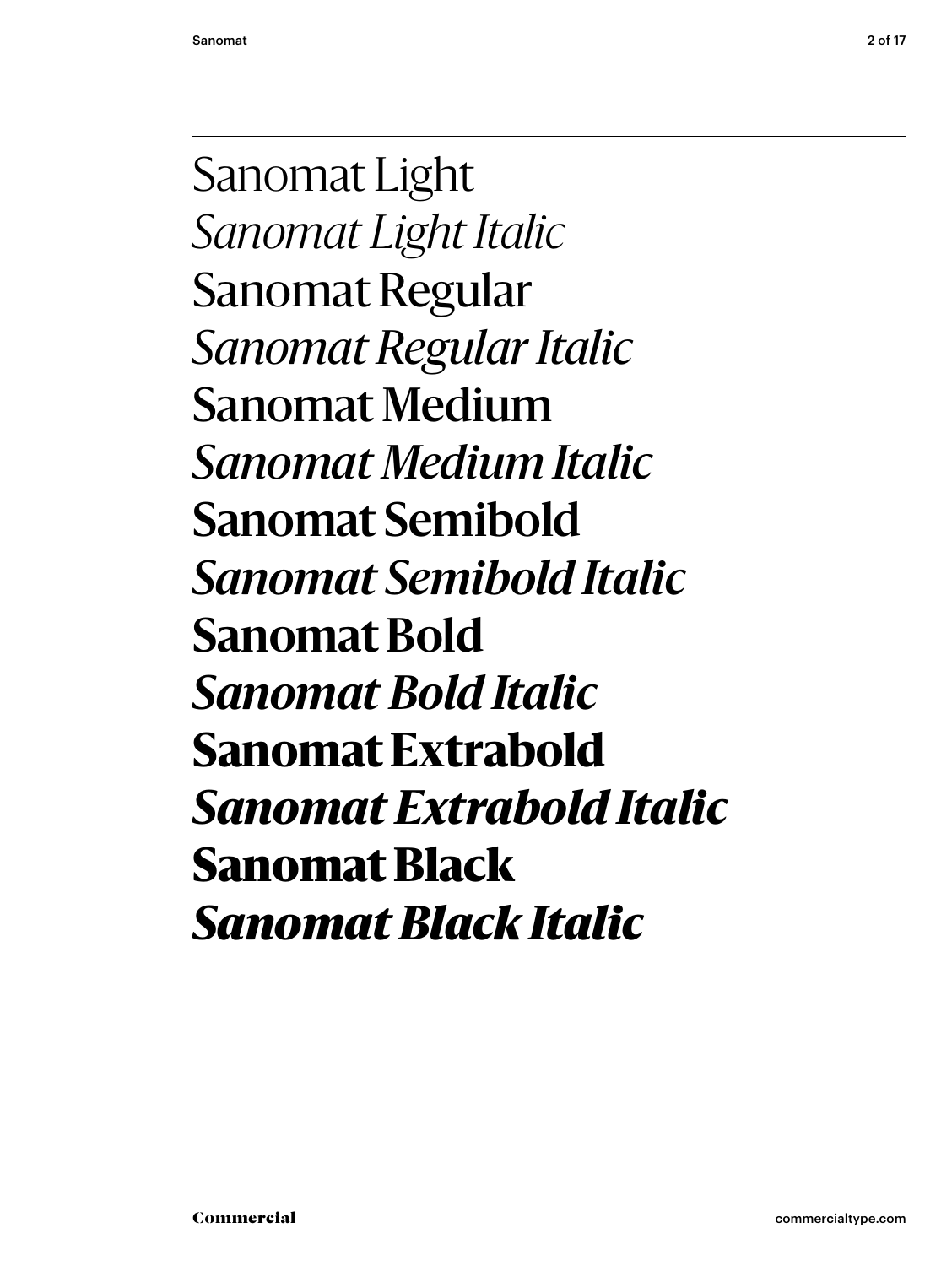

*TYYTYMÄÄN Nomenclature*

SANOMAT LIGHT ITALIC, 70 PT

## AUTHORIZE Inexhaustible

SANOMAT REGULAR, 70 PT

# *COURTYARD Lidenskapelig*

SANOMAT REGULAR ITALIC, 70 PT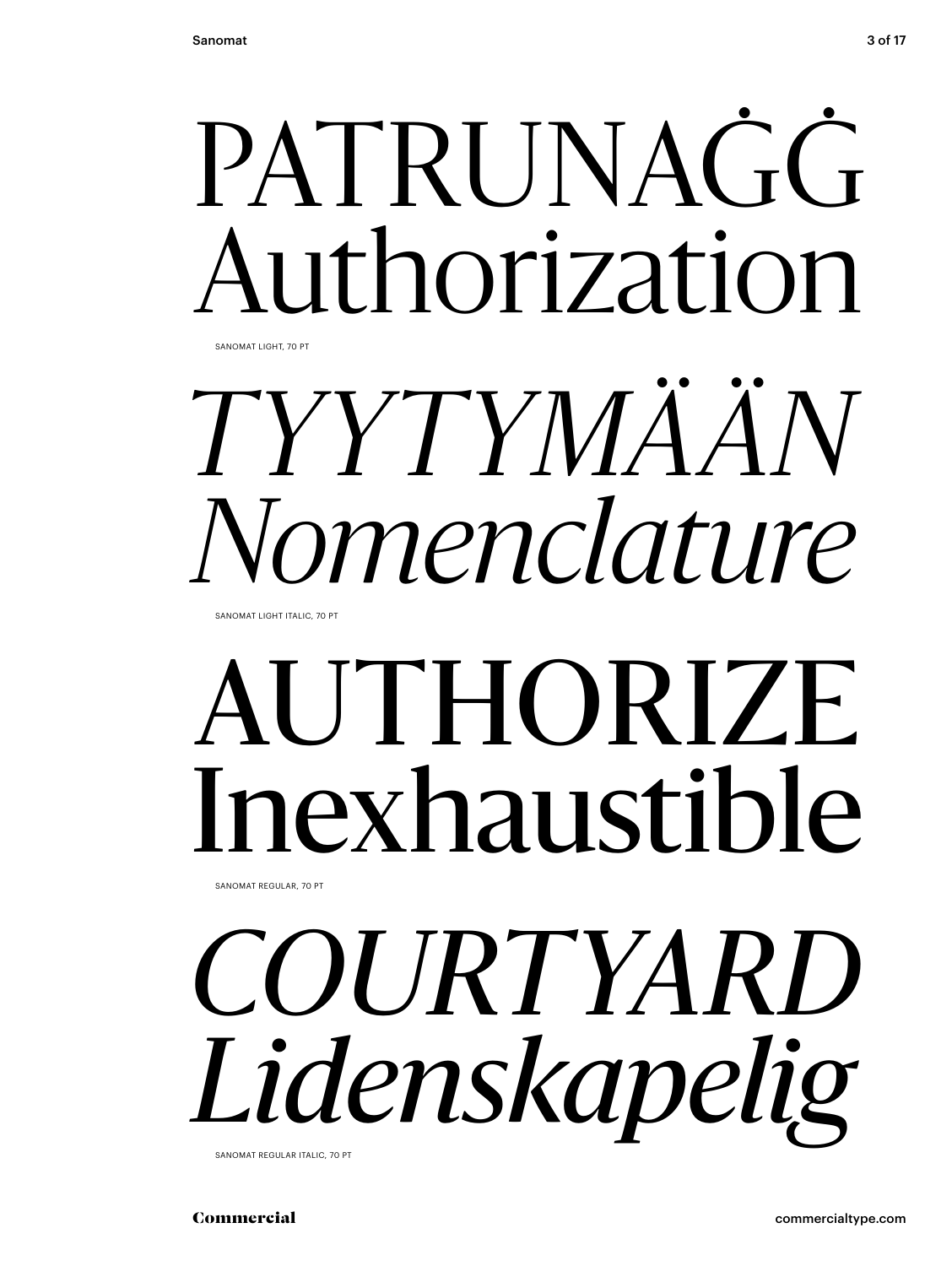## BRASILEIRO International

SANOMAT MEDIUM, 70 PT

### *CUGETĂTOR Alpenkraaien* SANOMAT MEDIUM ITALIC, 70 PT

### **SUBSTANCE Tachygraphy** SANOMAT SEMIBOLD, 70 PT

## *DIPLOMACY Tukikohdissa*

SANOMAT SEMIBOLD ITALIC, 70 PT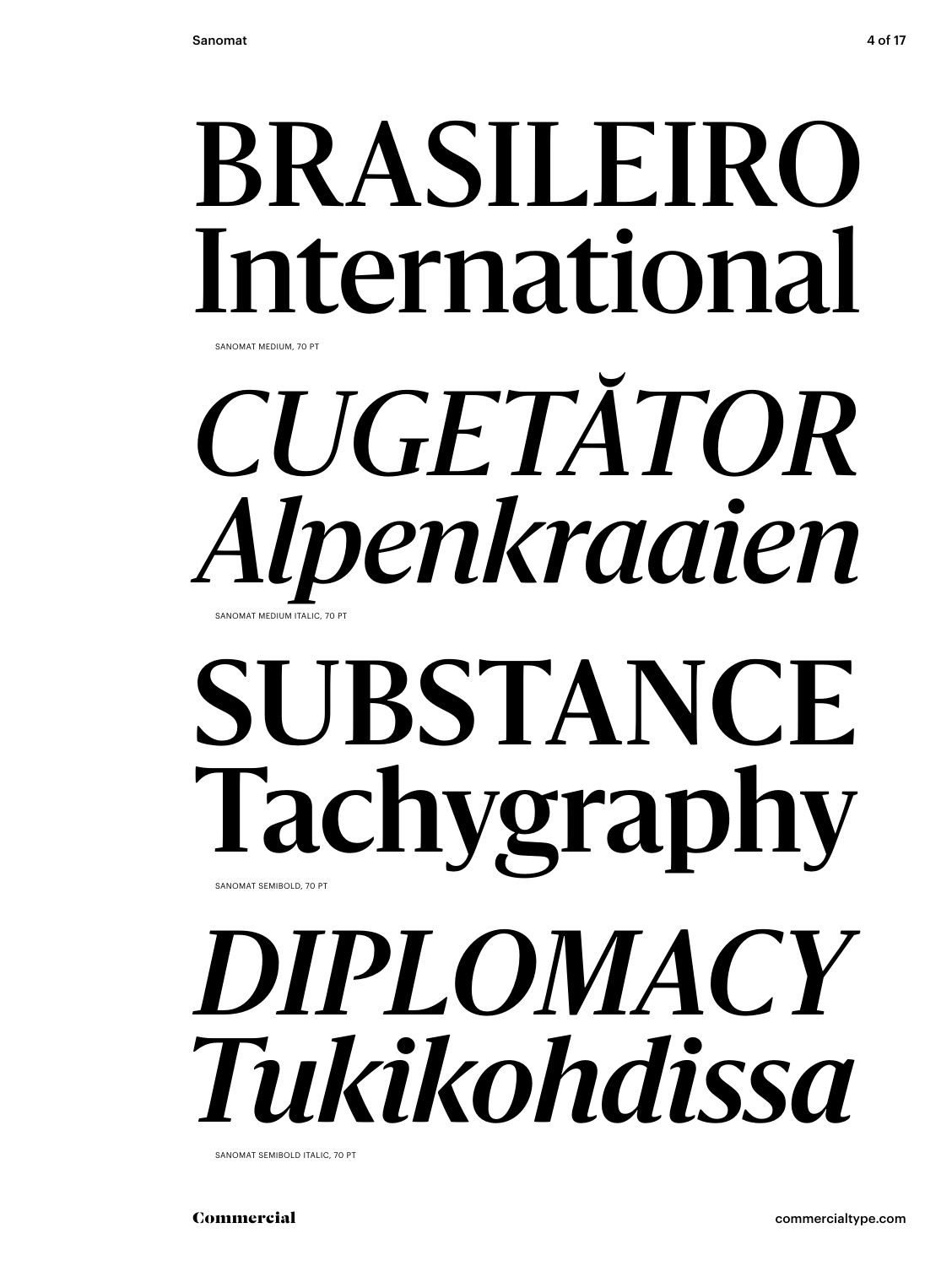

# **BIBLIOTECA** Ræðismaður

SANOMAT BOLD ITALIC, 70 PT

### EXTENSION ringboard SANOMAT EXTRABOLD, 70 PT SEBAGÉYAN Veißwangen

SANOMAT EXTRABOLD ITALIC, 70 P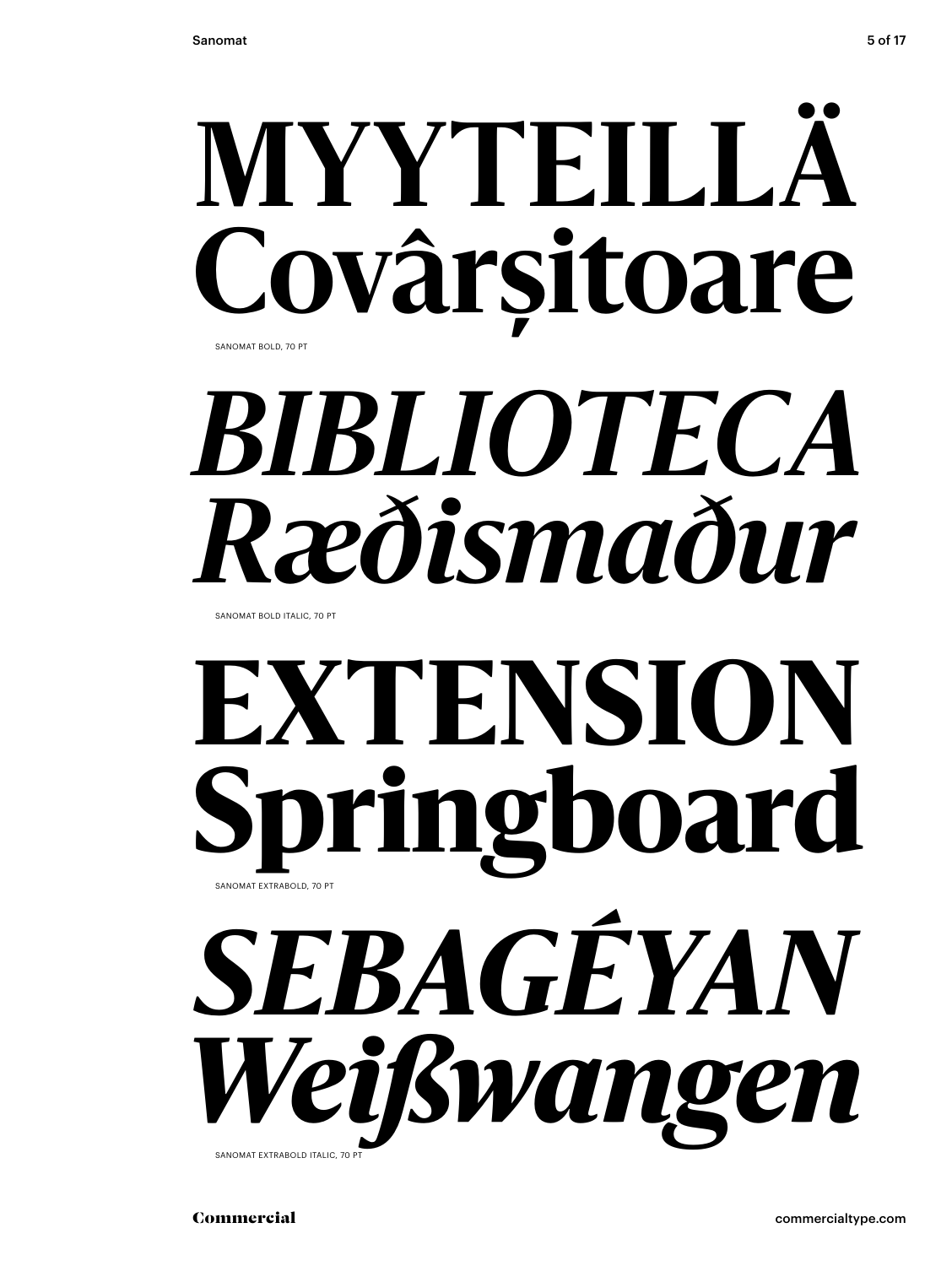### DISCOVERY Tyydyttänyt *MEDIEVALE* SANOMAT BLACK, 70 PT

# *Houkuttelee*

SANOMAT BLACK ITALIC, 70 PT [ALTERNATE k]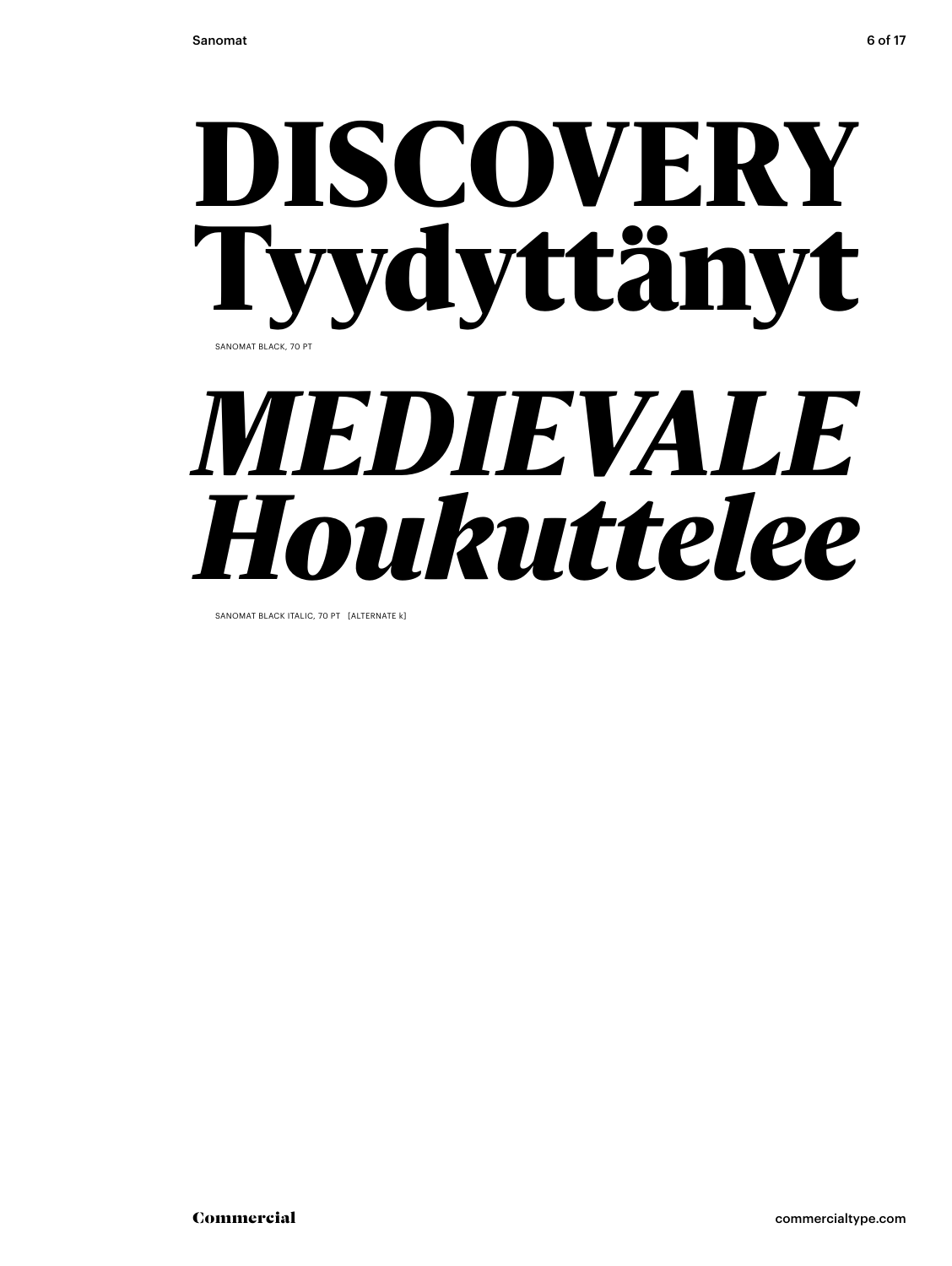Exposing deep structure ACHIEVE SOLIDARITY *Matatandang Dalubhasa*

SANOMAT LIGHT, LIGHT ITALIC, 40 PT

### Radiação infravermelha ARTWORK FROM 1461 *Die erste Wiener Dekade*  SANOMAT REGULAR, REGULAR ITALIC, 40 PT

### Mukaan voimanosoitus ILMAISSUT TUKENSA *Expresszionizmus egyik*

NOMAT MEDIUM, MEDIUM ITALIC, 40 PT

### **Optic & Hydrodynamic PIEZĪMJU GRĀMATĀS** *Splintering oppositions* SANOMAT SEMIBOLD, SEMIBOLD ITALIC, 40 PT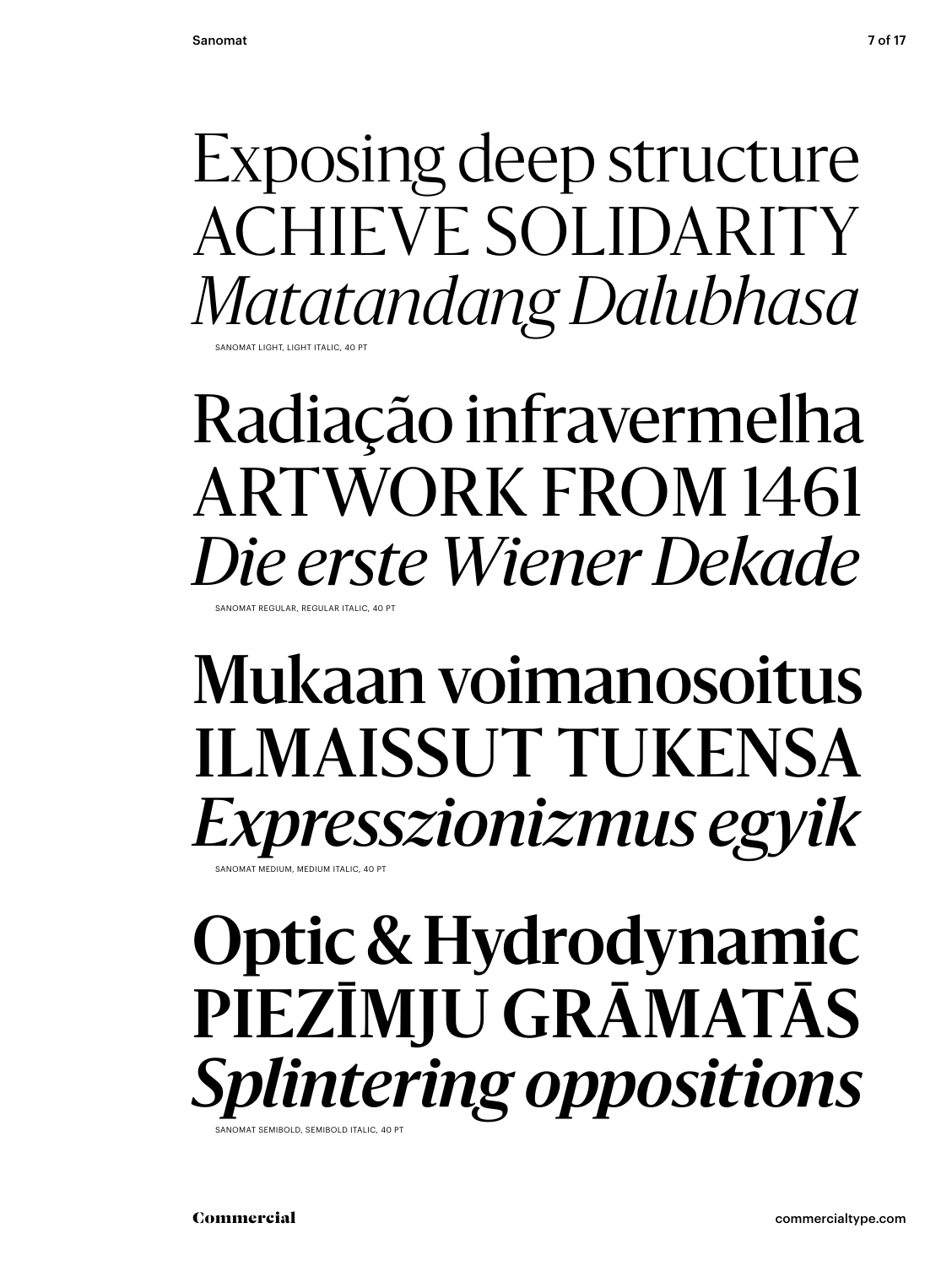### **Agitazione molecolare BIPARTISAN GROUPS** *Tukensa hyväksyvänsä* SANOMAT BOLD, BOLD ITALIC, 40 PT

### **Zangvogels en muizen RENESANČNÍ MALBY** *On the road since 1843*

SANOMAT EXTRABOLD, EXTRABOLD ITALIC, 40 PT

### Vintage Oak & Bronze TOTA LA INDÚSTRIA *Ipinanganak sa Bonn* **SANOMAT BLACK, BLACK ITALIC, 40 PT**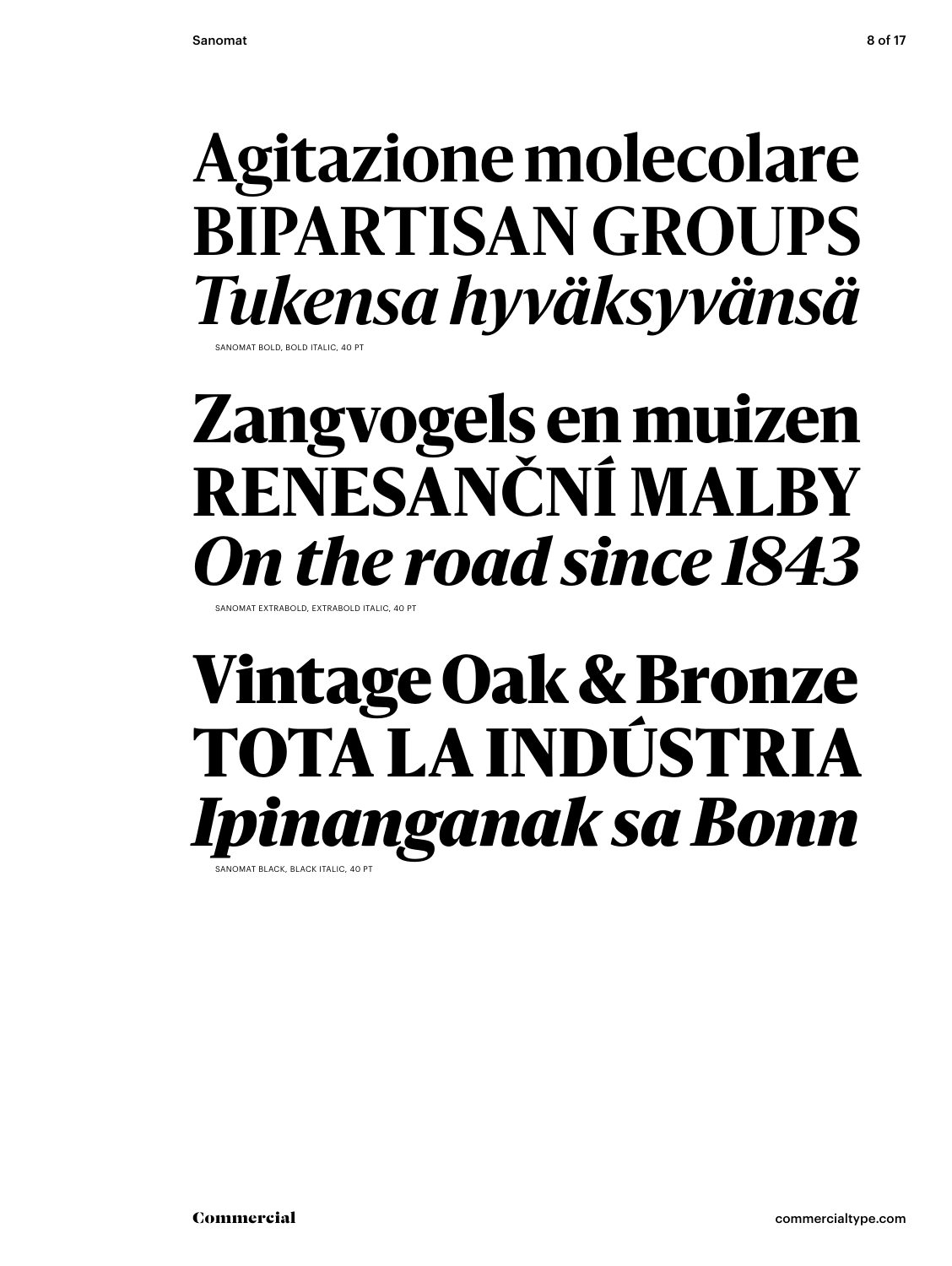STUDIAT LIMBI ANTICE ȘI FILOSOFIA Broadcast a new comprehensive strategy *VERIFICAR A LINGUAGEM COLOQUIAL Newly released 237-page report offers clues* **ANOMAT LIGHT, LIGHT ITALI** 

SUURIMMAT TRAGEDIARUNOILIJAT Drosmīgi kontrasti starp tumšo un gaišo *NACHGEARBEITET UND VERBESSERT A climate ameliorated by the Gulf Stream* SANOMAT REGULAR, REGULAR ITALIC, 24 PT

A HŐMÉRSÉKLET MÉRTÉKEGYSÉGE Mykeneläisen kulttuurin huippukautta *WROTE NEARLY 140 PIANO SONATAS Closed-door conference with 19 senators*

SANOMAT MEDIUM, MEDIUM ITALIC, 24 PT

**BELAJAR ARSITEKTUR DI DRESDEN Les péninsules de l'ouest sont séparées** *INCUMBENT TREASURY SECRETARY Remaining within the city for 7 1/2 weeks*

SANOMAT SEMIBOLD, SEMIBOLD ITALIC, 24 PT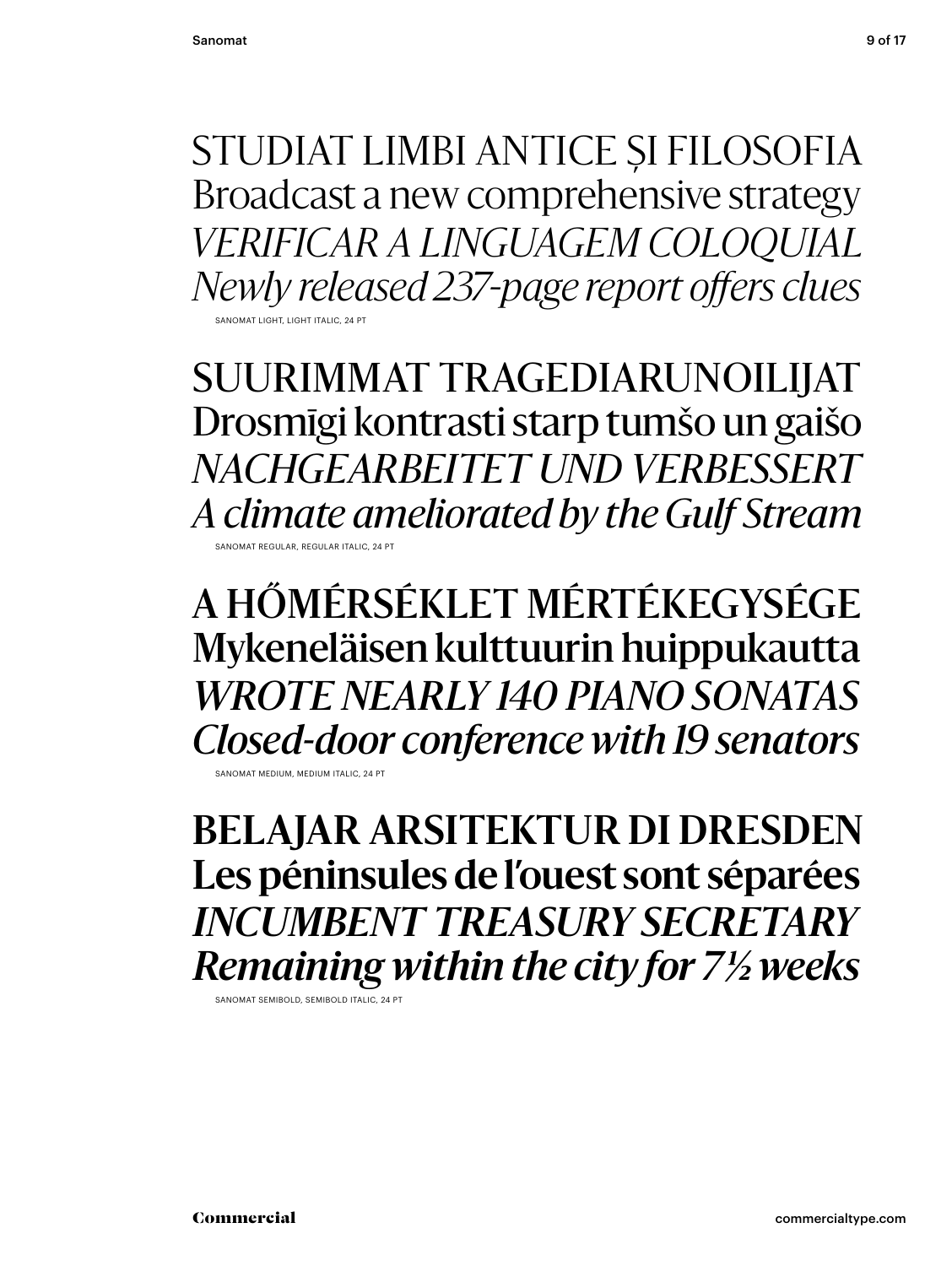#### **DEZE TREKVOGEL VLIEGT TIJDENS** The state's most famous watchmakers **LES PRINCIPAUX ATTRAITS DE L'ÎLE Grundades 1847 av Hector Hendersson**

SANOMAT ROLD ROLD ITALIC 24 R

#### **IDENTIFICA CON EL ESTEREOTIPO** Announcing 5 specific policy changes HYÖDYNTÄEN MYÖS MYTOLOGISIA Tyyliin monet löydöksistään suoraan

SANOMAT EXTRABOLD, EXTRABOLD ITALIC, 24 PT

1,750 HISTORIANS AND SCHOLARS Šajā laikā zonde 17 reizes satuvinājās **TOASTED CUMIN & AGAVE NECTAR Konstant at eksperimentere og blive** 

SANOMAT BLACK, BLACK ITALIC, 24 PT [ALTERNATE k]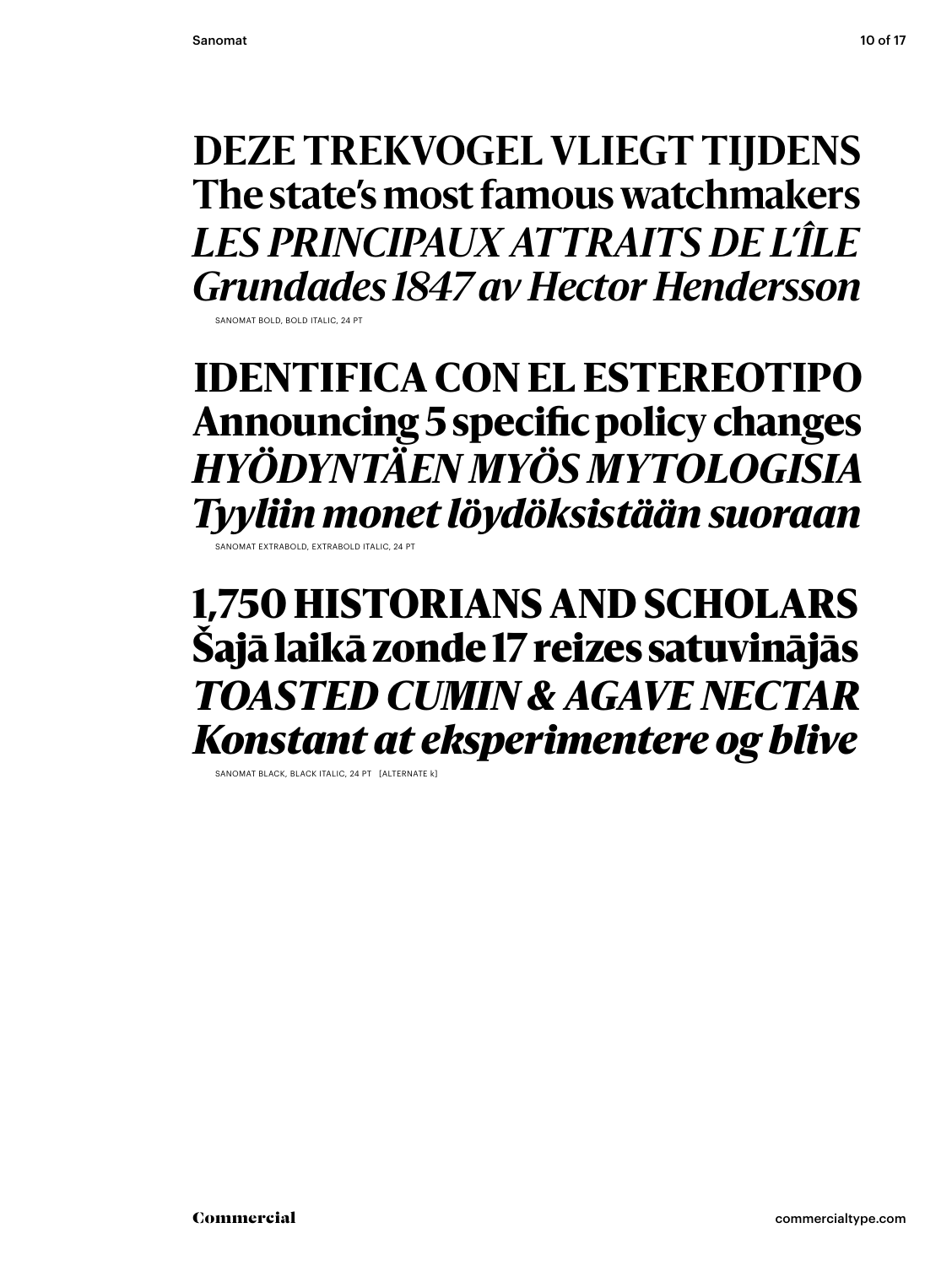KÄTEISKORVAUKSENA HETI 5 693 000 MARKKAA Eyjan sú í miðjarðarhafinu er staðsett á milli Frakklands GANYMED PRAVDĚPODOBNĚ VZNIKL V AKREČNÍM Evidențiată de vânzarea primelor numere 410 exemplare SANOMAT LIGHT, LIGHT ITALIC, 18 PT

HAR IKKE BARE EN KLAR KOMPOSISJON MEN ER Dank eines kleinen Stipendiums des örtlichen Grafen NYERSEK ÉS AZ EMBERI SORSOT SZIMBOLIZÁLJÁK Allocated \$127,843 to purchase Cheesequake State Park SANOMAT REGULAR, REGULAR ITALIC, 18 P

**SAILED TO BRITAIN IN 1711 AS HENRI LE RENNET** Salapoliisikirjallisuuden ytimen muodostavat kolme HAN VAR SØN AF ET SKUESPILLERÆGTEPAR SOM Several of Frank Lloyd Wright's most renowned pupils SANOMAT MEDIUM, MEDIUM ITALIC, 18 PT

**SET OFF IN EARNEST TO START A NEW CAREER** Rooms playfully juxtaposed with bold, dark accents **HALLMARK OF A GOOD CONTRARIAN CONCEPT** Syntymäaikaa ei tiedetä, mutta hänen myöhempien SANOMAT SEMIBOLD, SEMIBOLD ITALIC, 18 PT

**ARRIVING IN BALTIMORE ON 2 AUGUST @ 7 PM** Declined to respond to new calls seeking comment V POZDĚJŠÍ TVORBĚ JE ZNÁT CITELNÝ PŘÍKLON Da un lato una grande varietà di atteggiamenti che SANOMAT BOLD, BOLD ITALIC. 18 PT

**EX-CEO FORFEITS \$39.52 MILLION IN OPTIONS** Illustrated an episode of vivid sensory experience SAAREN PÄÄTULONLÄHDE ON VISKIN TISLAUS Markets down nearly 34.7 percent over the decade

SANOMAT EXTRABOLD, EXTRABOLD ITALIC, 18 PT [ALTERNATE ITALIC k]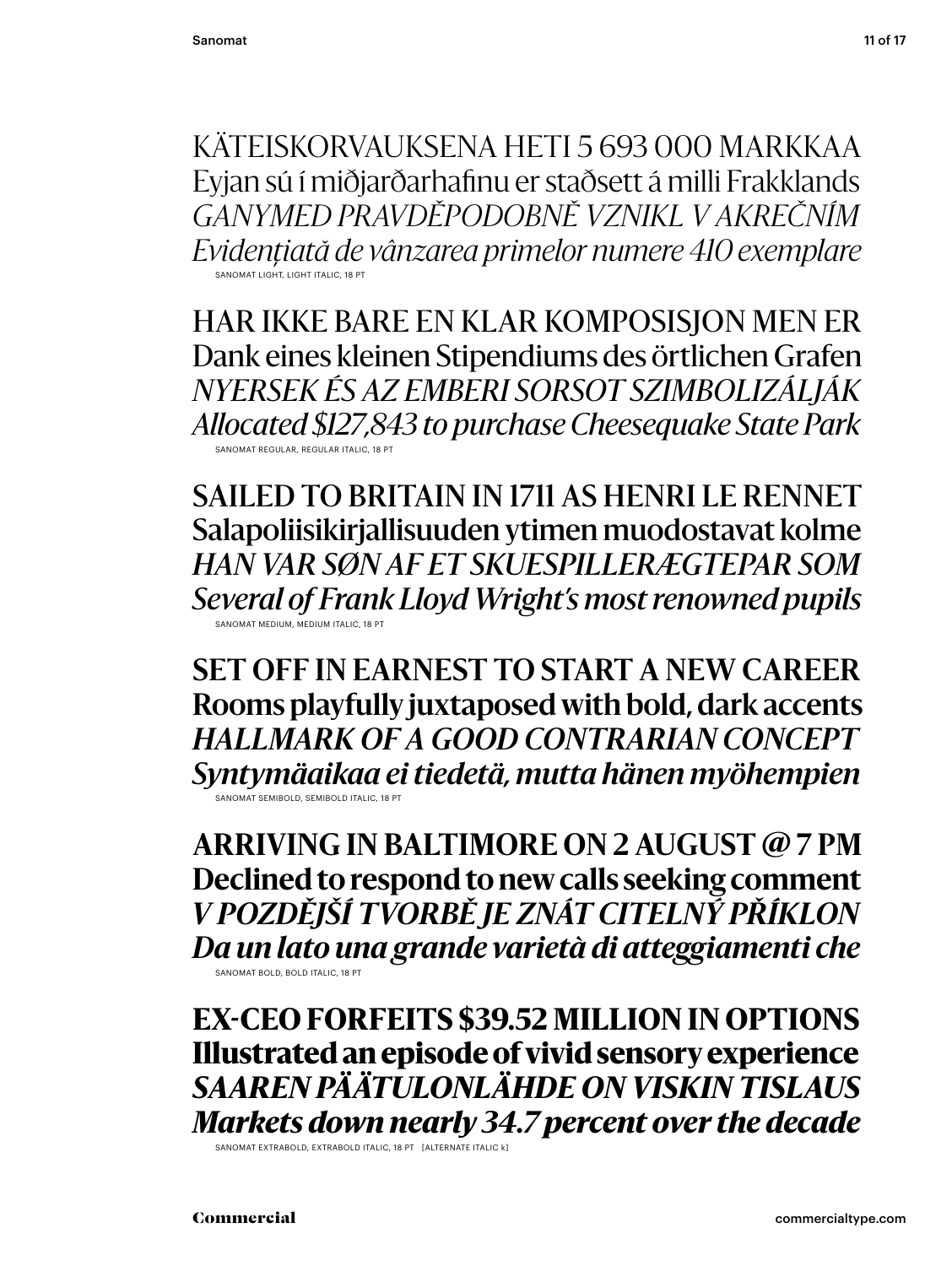### Caractéristiques SANOMAT LIGHT, 60 PT

Distilleerderijen

SANOMAT REGULAR, 60 PT

### Mötesplatserna SANOMAT MEDIUM, 60 PT

# **Yhdeksänneksi**

SANOMAT SEMIBOLD, 60 PT

# **Multiculturally**

SANOMAT BOLD, 60 PT

**Jipperfezzjona** SANOMAT EXTRABOLD, 60 PT

## latuorvirate

SANOMAT BLACK, 60 PT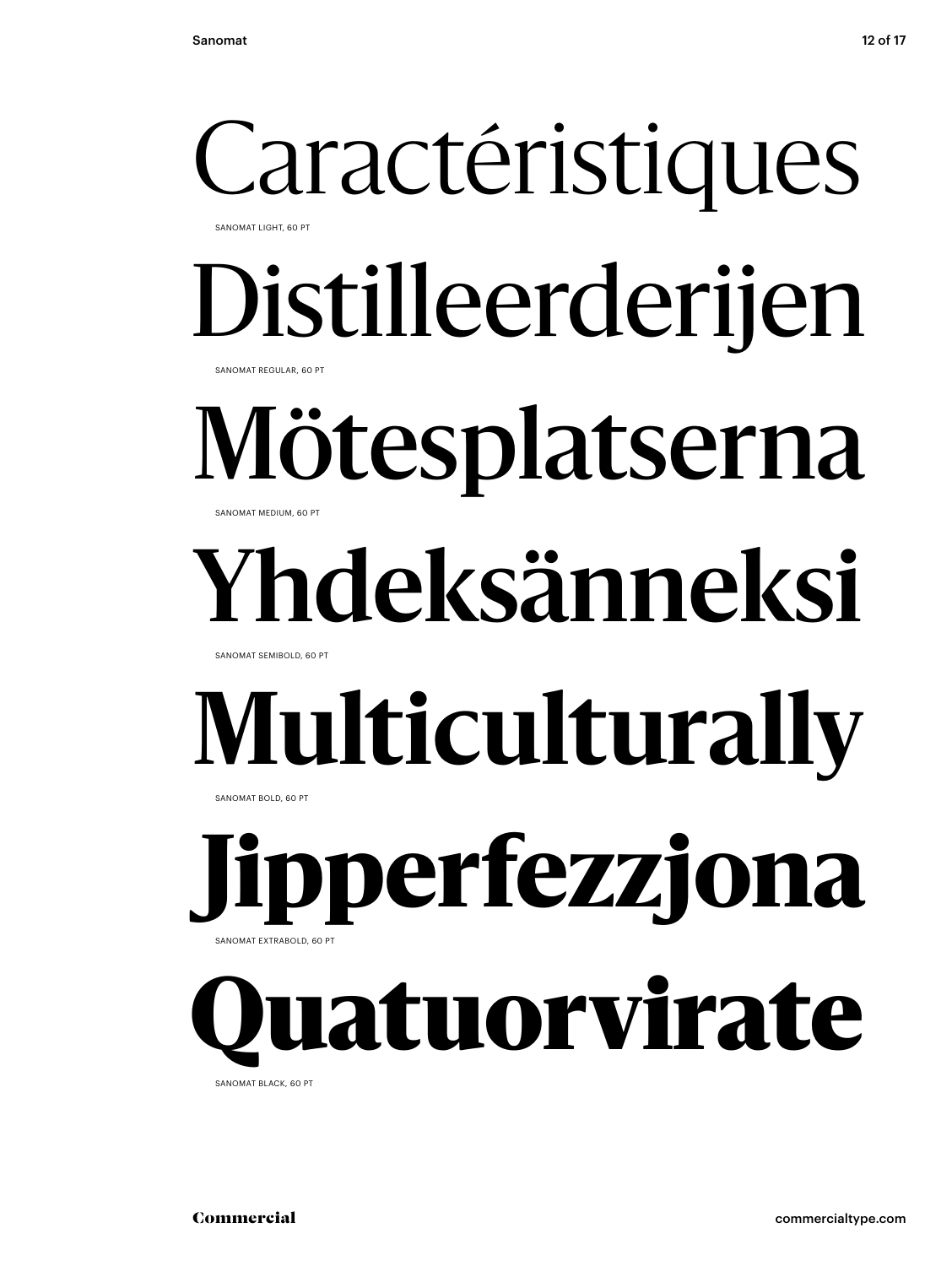

SANOMAT LIGHT ITALIC, 60 PT

## *Elettrodinamica*

SANOMAT REGULAR ITALIC, 60 PT



SANOMAT MEDIUM ITALIC, 60 PT

### *Quadrigeminal* SANOMAT SEMIBOLD ITALIC, 60 PT



SANOMAT BOLD ITALIC, 60 PT



SANOMAT EXTRABOLD ITALIC, 60 PT



SANOMAT BLACK ITALIC, 60 PT [ALTERNATE k]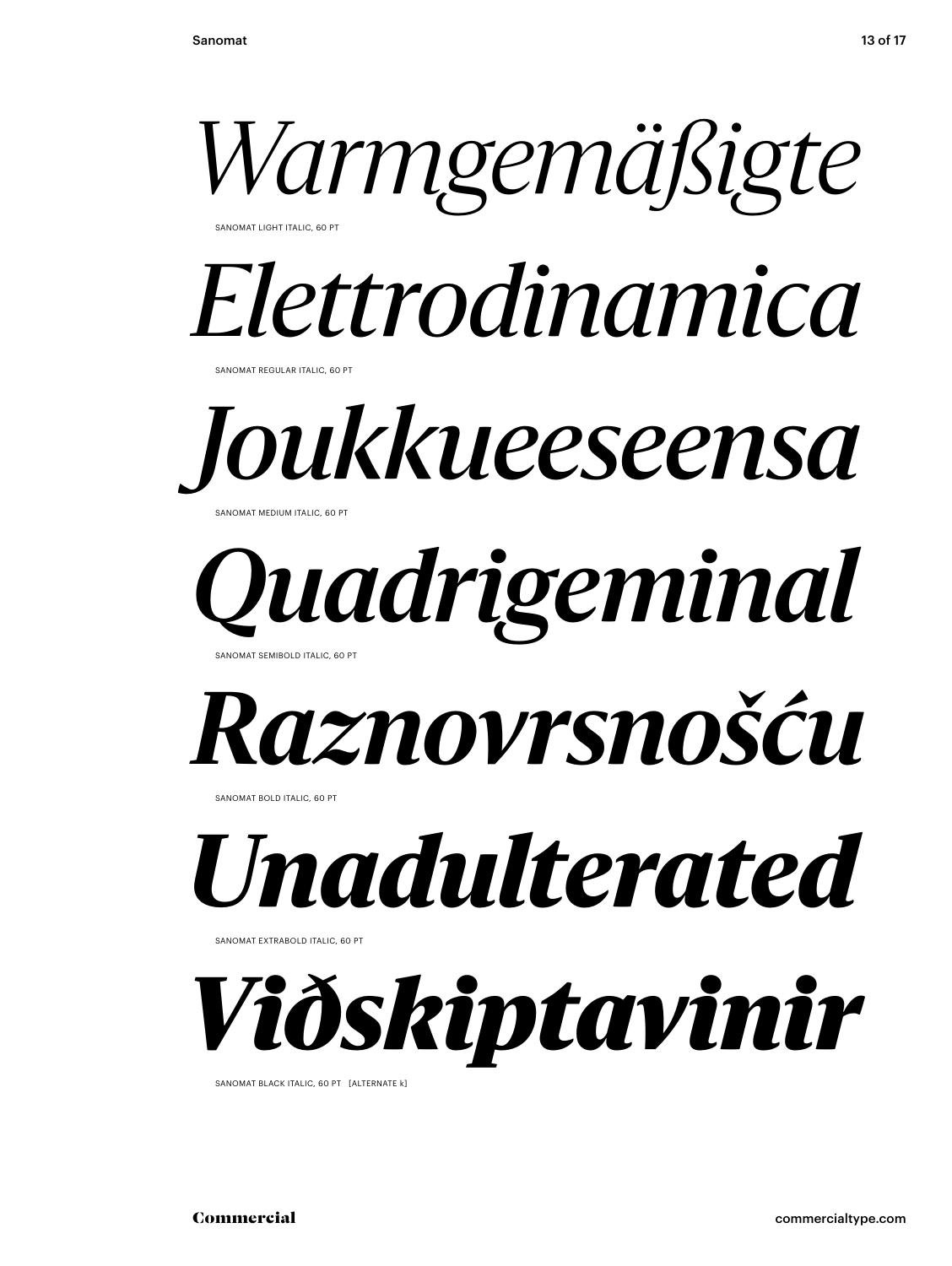LOWERCASE

STANDARD PUNCTUATION

ALL CAP PUNCTUATION

LIGATURES

PROPORTIONAL LINING default figures

PREBUILT FRACTIONS

NUMERATORS & DENOMINATORS

ACCENTED UPPERCASE

ACCENTED LOWER CASE

ABCDEFGHIJKLMNOPQRSTUVWXYZ abcdefghijklmnopqrstuvwxyz  $[12?$ .,:;...---()[]{}/|\&@\*""''.,,«»<> \$•¶†‡©®™  $i\dot{\epsilon}$ ---()[]{}/\@«»

#### fb ff fh fi fj fk fl ffb ffh ffi ffj ffk ffl gg

\$£€¥1234567890¢f%‰<sup>ao#°</sup><+=-x÷>'"

 $\frac{1}{2}$   $\frac{1}{3}$   $\frac{2}{3}$   $\frac{1}{4}$   $\frac{3}{4}$   $\frac{1}{8}$   $\frac{3}{8}$   $\frac{5}{8}$   $\frac{7}{8}$ 

 $\text{H}^{1234567890}/\text{1234567890}$ 

**AAAAAAAAAAAEECCCCCDDEEEEE** ĖĒĘĞĜĢĠĦĤÍÎÌĬĪĮĨĬĴĶŁĹĽĻĿÑŃŇŅŊ ÓÔÒÖŐŐŌØØŒŔŘŖŠŚŞŜSPŤŢŦÚÛ ÙÜŬŬŨŪŲŮŨŴŴŴŴŶŶŸIJŽŹŻ

áâàäåãăāaåææçćčĉċďđðéêèëěėegğĝģ ġħĥıíîìïiījĩiĵĵķłĺľļŀñńňņ'nŋóôòöõőōøø œŕřŗßšśşŝşþťţŧúûùüŭűūųůũẃŵẁẅýŷ **vvijžźż**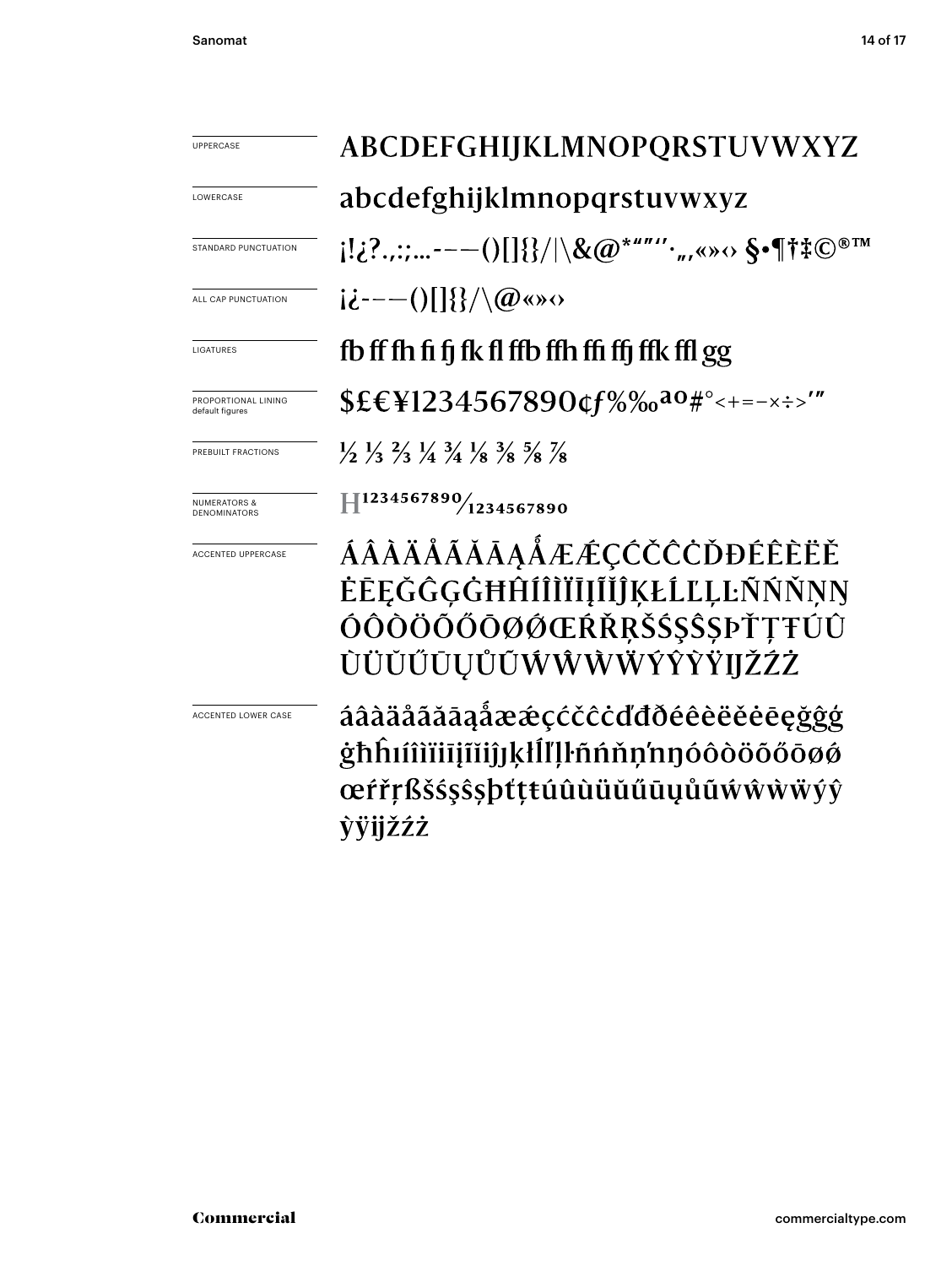**UPPERCASE** 

LOWERCASE

STANDARD PUNCTUATION

ALL CAP PUNCTUATION

LIGATURES

PROPORTIONAL LINING<br>default figures

PREBUILT FRACTIONS

**NUMERATORS & DENOMINATORS** 

STYLISTIC ALTERNATES

ACCENTED UPPERCASE

**ACCENTED LOWER CASE** 

ABCDEFGHIJKLMNOPQRSTUVWXYZ abcdefghijklmnopqrstuvwxyz  $i!i$ ?..:;...---()[]{}/|\&@\*""',,«» $\circ$  §•¶ $\ddagger \ddagger$ C®IM  $i\dot{\epsilon}$ --- $\frac{1}{2}$   $\frac{1}{2}$ fb ff fh fi fi fk fl ffb ffh ffi ffi ffk ffl gg  $$EEY1234567890$  of  $\%$ % ao #° < + = - x ÷ >'"  $\frac{1}{2}$   $\frac{1}{3}$   $\frac{2}{3}$   $\frac{1}{4}$   $\frac{3}{4}$   $\frac{1}{8}$   $\frac{3}{8}$   $\frac{5}{8}$   $\frac{7}{8}$  $H^{1234567890}$ <sup>1234567890</sup>

#### k fk ffk k

ÁÂĂÄĂĂĂĀĄÅÆÆÇĆČĊŎĐÉÊÈËĚĖĒ ĘĞĜĢĠĦĤÍÎĨĬĨĮĨĬĴĶŁĹĽĻĿÑŃŇŅŊÓÔ *OÖŐŐŌØØŒŔŘŖŠŚŞŜSPŤŢŦŰÛÙÜŬ* ŰŪŲŮŨŴŴŴŴŶŶŶŸIJŽŹŻ

áâàäåãããaaåææçćčĉcďđðéêèëěēegggggh hıíîìiiiiiijîiijjķłĺľļŀñńňņ'nŋóôòöõőōøøœŕřŗ ßšśşŝşþtttúûùüŭűūyůũŵŵŵẅýŷỳÿijžźż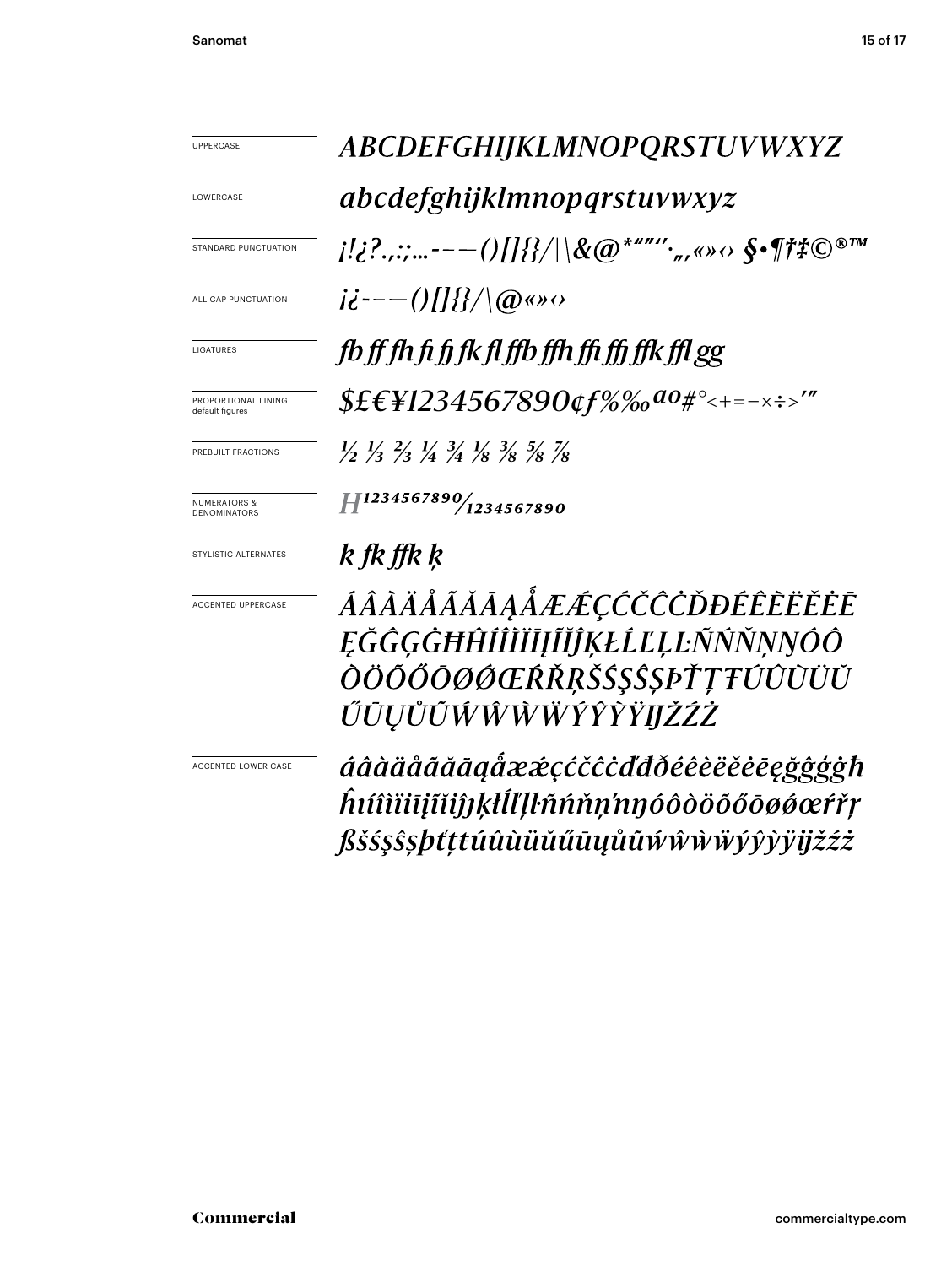| <b>OPENTYPE FEATURES</b><br><b>FAMILY WIDE</b>           | <b>DEACTIVATED</b>               | <b>ACTIVATED</b>                                             |
|----------------------------------------------------------|----------------------------------|--------------------------------------------------------------|
| ALL CAPS<br>opens up spacing, moves<br>punctuation up    | $i_{\alpha}$ Eggs» @ [under] £5? | $i$ «EGGS» @ [UNDER] £5?                                     |
| PROPORTIONAL LINING<br>default figures                   | $$3,460 \in 1,895$<br>Sale:      | \$3,460 €1,895<br>Sale:                                      |
|                                                          | \$7,031 £9,215<br>Now:           | \$7,031 £9,215<br>Now:                                       |
| <b>FRACTIONS</b><br>ignores numeric date format          | 21/03/10 and 21/18 46/92         | $21/03/10$ and $2\frac{1}{18}$ <sup>46</sup> / <sub>92</sub> |
| <b>DENOMINATOR</b><br>for making arbitrary fractions     | 0123456789 0123456789            | 0123456789 0123456789                                        |
| <b>NUMERATOR</b><br>for making arbitrary fractions       | 0123456789 0123456789            | 0123456789 0123456789                                        |
| <b>LANGUAGE FEATURE</b><br>Polski (Polish) kreska accent | KTÓRA ślady możliwość            | KTÓRA ślady możliwość                                        |
| <b>LANGUAGE FEATURE</b><br>Română (Romanian) s accent    | ÎNSUȘI belșug științifice        | INSUSI belsug stiintifice                                    |
|                                                          |                                  |                                                              |
| <b>OPENTYPE FEATURES</b><br><b>ITALIC</b>                | <b>DEACTIVATED</b>               | <b>ACTIVATED</b>                                             |

STYLISTIC SET 01<br>alternate k

alternate k *Risk tricky off-track move Risk tricky off-track move*